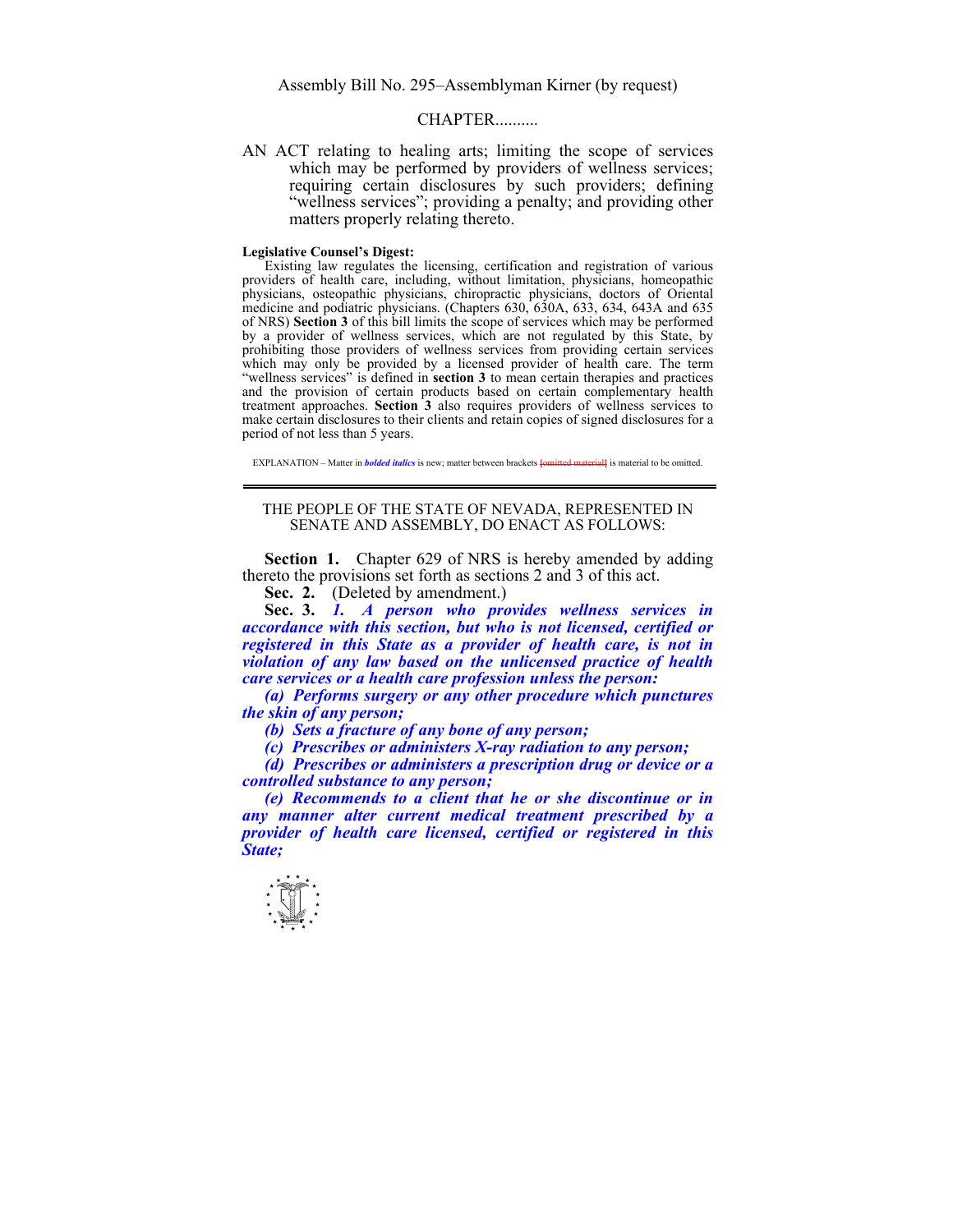*(f) Makes a diagnosis of a medical disease of any person;* 

 *(g) Performs a manipulation or a chiropractic adjustment of the articulations of joints or the spine of any person;* 

 *(h) Treats a person's health condition in a manner that intentionally or recklessly causes that person recognizable and imminent risk of serious or permanent physical or mental harm;* 

 *(i) Holds out, states, indicates, advertises or implies to any person that he or she is a provider of health care;* 

 *(j) Engages in the practice of medicine in violation of chapter 630 or 633 of NRS, the practice of homeopathic medicine in violation of chapter 630A of NRS or the practice of podiatry in violation of chapter 635 of NRS, unless otherwise expressly authorized by this section;* 

 *(k) Performs massage therapy as that term is defined in NRS 640C.060; or* 

 *(l) Provides mental health services that are exclusive to the scope of practice of a psychiatrist licensed pursuant to chapter 630 or 633 of NRS, or a psychologist licensed pursuant to chapter 641 of NRS.* 

 *2. Any person providing wellness services in this State who is not licensed, certified or registered in this State as a provider of health care and who is advertising or charging a fee for wellness services shall, before providing those services, disclose to each client in a plainly worded written statement:* 

 *(a) The person's name, business address and telephone number;* 

 *(b) The fact that he or she is not licensed, certified or registered as a provider of health care in this State;* 

 *(c) The nature of the wellness services to be provided;* 

 *(d) The degrees, training, experience, credentials and other qualifications of the person regarding the wellness services to be provided; and* 

 *(e) A statement in substantially the following form:* 

 *It is recommended that before beginning any wellness plan, you notify your primary care physician or other licensed providers of health care of your intention to use wellness services, the nature of the wellness services to be provided and any wellness plan that may be utilized. It is also recommended that you ask your primary care physician or other licensed providers of health care about any potential drug interactions, side effects, risks or conflicts between any medications or treatments prescribed by your* 

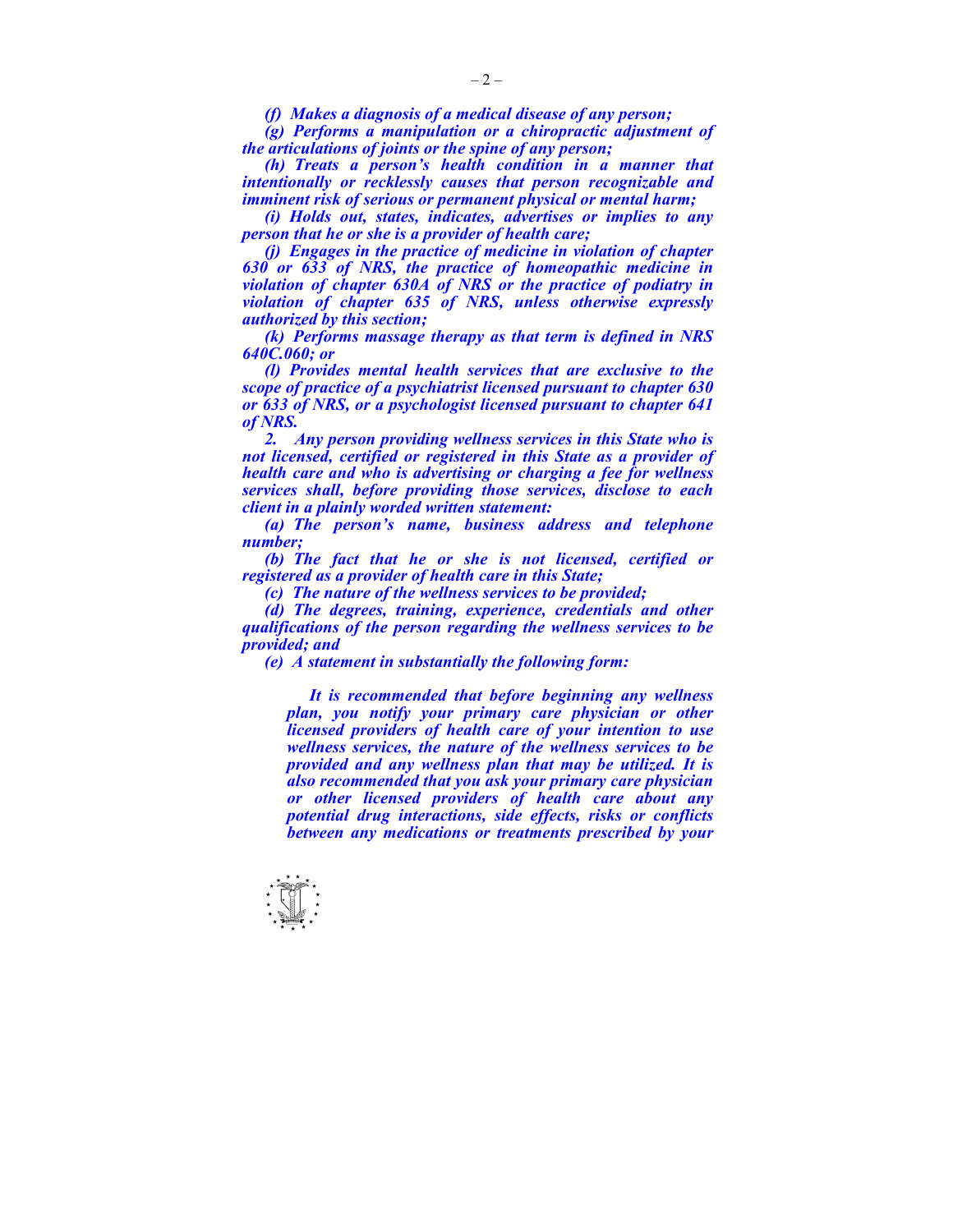*primary care physician or other licensed providers of health care and the wellness services you intend to receive.* 

<sup>¬</sup> *A person who provides wellness services shall obtain from each client a signed copy of the statement required by this subsection, provide the client with a copy of the signed statement at the time of service and retain a copy of the signed statement for a period of not less than 5 years.* 

 *3. A written copy of the statement required by subsection 2 must be posted in a prominent place in the treatment location of the person providing wellness services in at least 12-point font. Reasonable accommodations must be made for clients who:* 

 *(a) Are unable to read;* 

 *(b) Are blind or visually impaired;* 

 *(c) Have communication impairments; or* 

 *(d) Do not read or speak English or any other language in which the statement is written.* 

 *4. Any advertisement for wellness services authorized pursuant to this section must disclose that the provider of those services is not licensed, certified or registered as a provider of health care in this State.* 

 *5. A person who violates any provision of this section is guilty of a misdemeanor. Before a criminal proceeding is commenced against a person for a violation of a provision of this section, a notification, educational or mediative approach must be utilized by the regulatory body enforcing the provisions of this section to bring the person into compliance with such provisions.* 

 *6. This section does not apply to or control:* 

 *(a) Any health care practice by a provider of health care pursuant to the professional practice laws of this State, or prevent such a health care practice from being performed.* 

 *(b) Any health care practice if the practice is exempt from the professional practice laws of this State, or prevent such a health care practice from being performed.* 

 *(c) A person who provides health care services if the person is exempt from the professional practice laws of this State, or prevent the person from performing such a health care service.* 

 *(d) A medical assistant as that term is defined in NRS 630.0129 and 633.075, an advanced practitioner of homeopathy as that term is defined in NRS 630A.015 or a homeopathic assistant as that term is defined in NRS 630A.035.* 

 *7. As used in this section, "wellness services" means healing arts therapies and practices, and the provision of products, that*